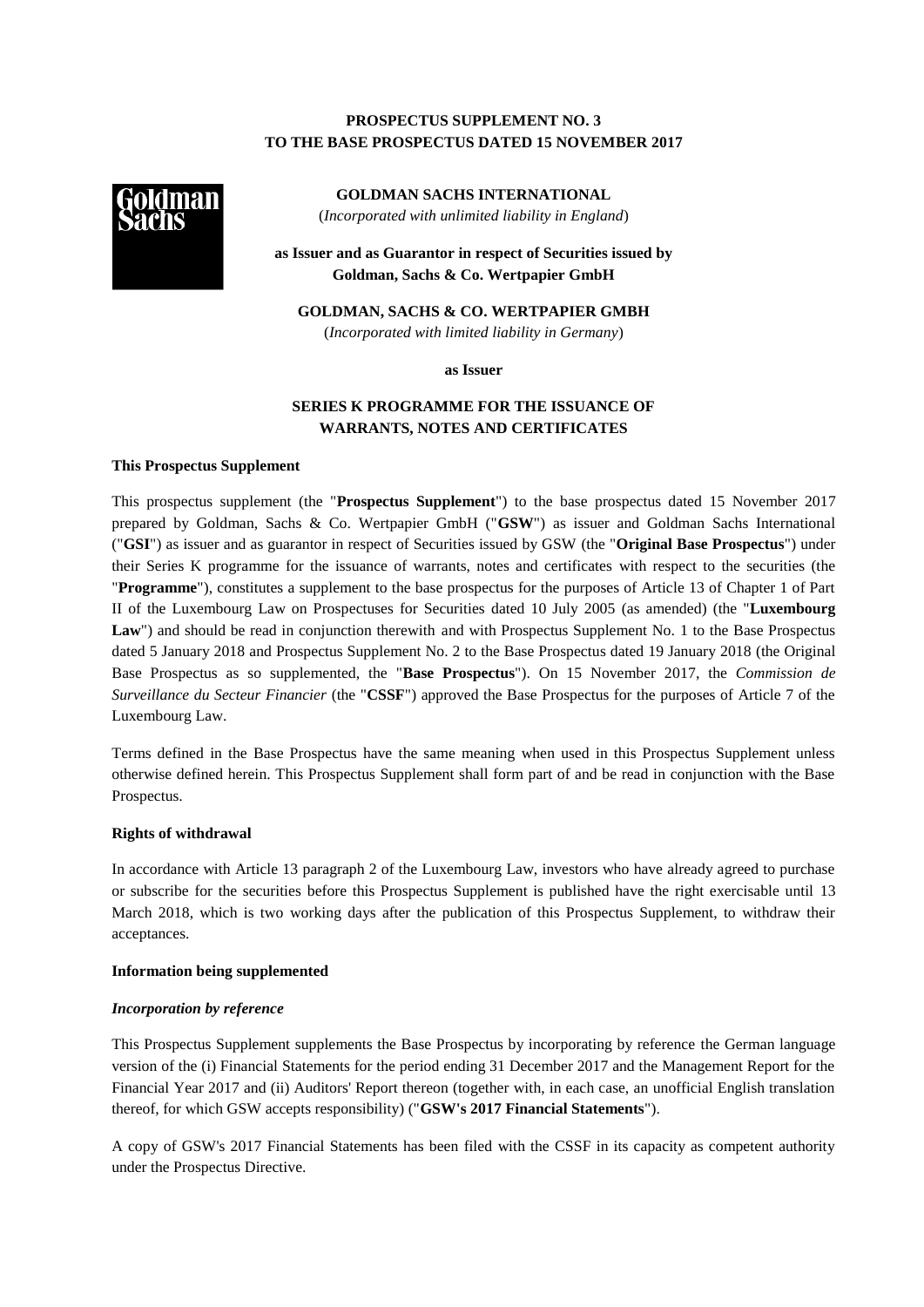GSW's 2017 Financial Statements are incorporated by reference into, and form part of, this Prospectus Supplement, and the information contained in this Prospectus Supplement and GSW's 2017 Financial Statements shall be deemed to update and, where applicable, supersede any information contained in the Base Prospectus, or any documents incorporated by reference therein.

This Prospectus Supplement and the documents incorporated by reference into this Prospectus Supplement will be available on the website of the Luxembourg Stock Exchange at www.bourse.lu.

# **Amendments to the Summary**

The Summary, as supplemented prior to this Prospectus Supplement, shall be amended by virtue of this Prospectus Supplement, as follows:

(a) The second paragraph in Element B.4b (*Known trends with respect to the Issuer*) relating to GSW, on page 2 of the Original Base Prospectus shall be deleted in its entirety and replaced with the following:

| B.4b | <b>Known trends</b> | [GSW's objective in 2018 is a renewed increase in issuance activity. It is assumed     |  |  |
|------|---------------------|----------------------------------------------------------------------------------------|--|--|
|      | with respect to the | that interest in leveraged products, especially warrants and turbos, as well as        |  |  |
|      | <b>Issuer</b>       | structured products will increase. It is planned to extend the offer of leveraged      |  |  |
|      |                     | products and structured products, especially warrants, discount certificates and       |  |  |
|      |                     | factor certificates. Furthermore, it is expected that in a volatile market there will  |  |  |
|      |                     | be a multitude of follow-up issuances in the area of turbo warrants, mini futures      |  |  |
|      |                     | and bonus certificates due to the fact that the barrier has been breached. In          |  |  |
|      |                     | addition, it is planned to offer further types of leveraged products for the financial |  |  |
|      |                     | year. Also, further enhancements to the issuance process allow the issuance of         |  |  |
|      |                     | new structured products to be almost fully automated. Issuance activity in the         |  |  |
|      |                     | Netherlands is expected to remain at the current level as the securities issued into   |  |  |
|      |                     | the Dutch market do not have a fixed maturity date and since a need for follow-up      |  |  |
|      |                     | issuances in the field of low leverages is not expected. GSW is part of the            |  |  |
|      |                     | firmwide considerations on the UK-Brexit, in particular focusing on potential          |  |  |
|      |                     | impacts on GSW's business model.]                                                      |  |  |
|      |                     |                                                                                        |  |  |

(b) Element B.5 (*The Issuer's group*)*,* on pages 2 to 3 of the Original Base Prospectus shall be deleted in its entirety and replaced with the following:

| B.5 | The Issuer's | [Goldman Sachs Group UK Limited, a company incorporated under English law          |  |  |
|-----|--------------|------------------------------------------------------------------------------------|--|--|
|     | group        | has a 100 per cent. shareholding in GSI. Goldman Sachs (UK) L.L.C. is              |  |  |
|     |              | established under the laws of the State of Delaware and holds 100 per cent. of the |  |  |
|     |              | ordinary shares of Goldman Sachs Group UK Limited. The Goldman Sachs               |  |  |
|     |              | Group, Inc. is established in Delaware and has a 100 per cent. shareholding in     |  |  |
|     |              | Goldman Sachs (UK) L.L.C.]                                                         |  |  |
|     |              | [GSW is a wholly-owned subsidiary of The Goldman Sachs Group, Inc.]                |  |  |

(c) The paragraphs relating to GSW in Element B.12 (*Selected historical key financial information of the Issuer*)*,* on pages 3 to 4 of the Original Base Prospectus shall be deleted in its entirety and replaced with the following:

| <b>Selected historical</b><br><b>B.12</b><br>key financial<br>information of the | The following table shows selected key historical financial information in<br>relation to GSW: |
|----------------------------------------------------------------------------------|------------------------------------------------------------------------------------------------|
|----------------------------------------------------------------------------------|------------------------------------------------------------------------------------------------|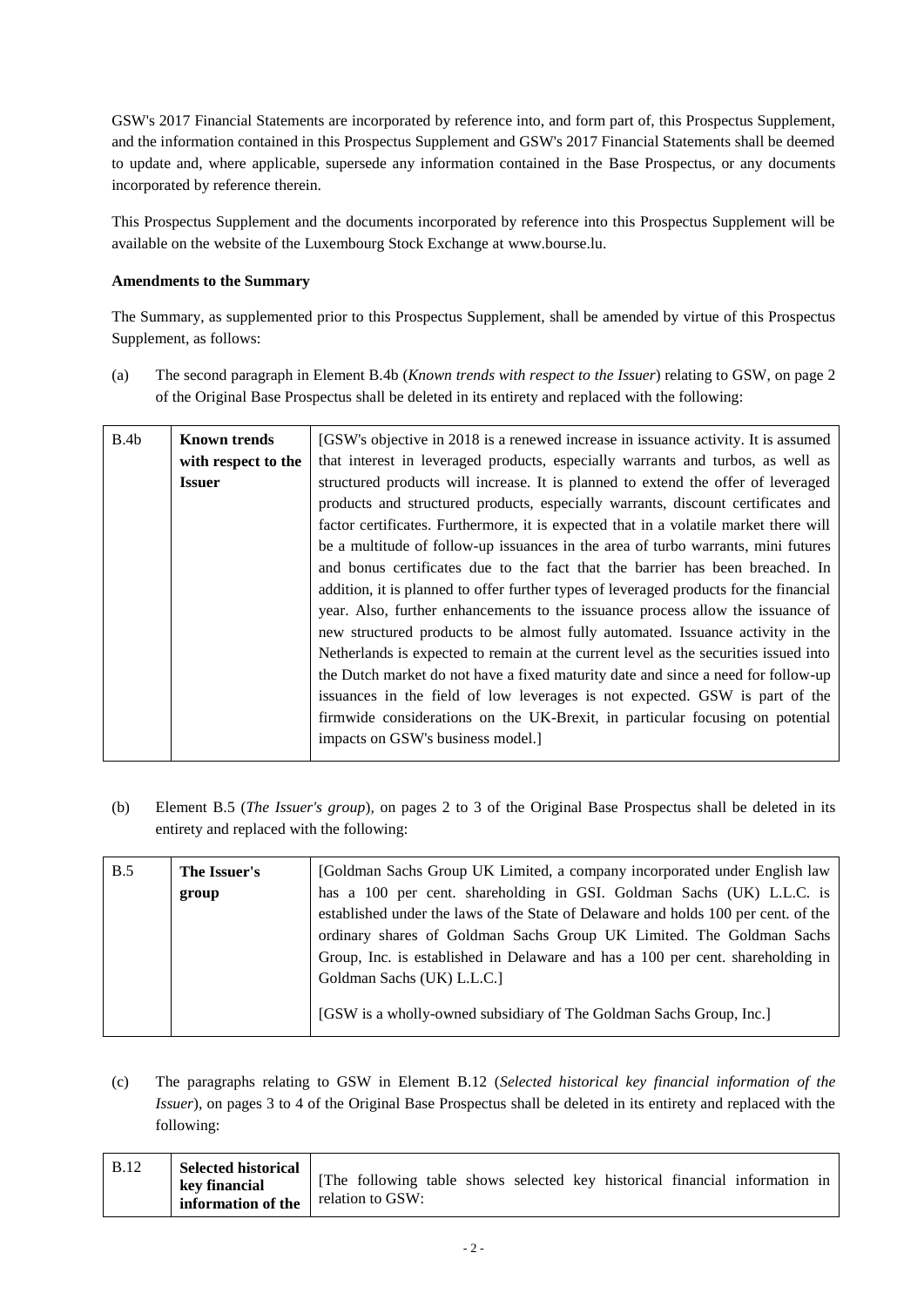| <b>Issuer</b> |                                           | As at and for the year ended |                                                                                                                                                                |
|---------------|-------------------------------------------|------------------------------|----------------------------------------------------------------------------------------------------------------------------------------------------------------|
|               | $(in$ <i>EUR</i> $)$                      | 31 December 2017             | <b>31 December 2016</b>                                                                                                                                        |
|               | Operating income                          | 931,182.98                   | 787,784.88                                                                                                                                                     |
|               | Taxation on income                        | $-278,361.25$                | $-270,600.86$                                                                                                                                                  |
|               | Net income                                | 652,821.73                   | 517,184.02                                                                                                                                                     |
|               |                                           |                              | As at                                                                                                                                                          |
|               | $(in$ <i>EUR</i> $)$                      | 31 December 2017             | <b>31 December 2016</b>                                                                                                                                        |
|               | Total assets                              | 6,466,271,258.32             | 6,047,710,358.96                                                                                                                                               |
|               | Total capital and reserves                | 4,504,784.89                 | 3,851,963.16]                                                                                                                                                  |
|               | December 2017.<br>since 31 December 2017. |                              | There has been no material adverse change in the prospects of GSW since 31<br>There has been no significant change in the financial or trading position of GSW |

(d) The paragraph relating to GSI in Element B.16 (*Ownership and control of the Issuer*)*,* on page 5 of the Original Base Prospectus shall be deleted in its entirety and replaced with the following:

| <b>B.16</b> | Ownership and  | [Goldman Sachs Group UK Limited, a company incorporated under English law          |  |  |
|-------------|----------------|------------------------------------------------------------------------------------|--|--|
|             | control of the | has a 100 per cent. shareholding in GSI. Goldman Sachs (UK) L.L.C. is              |  |  |
|             | <b>Issuer</b>  | established under the laws of the State of Delaware and holds 100 per cent. of the |  |  |
|             |                | ordinary shares of Goldman Sachs Group UK Limited. The Goldman Sachs               |  |  |
|             |                | Group, Inc. is established in Delaware and has a 100 per cent. shareholding in     |  |  |
|             |                | Goldman Sachs (UK) L.L.C.                                                          |  |  |
|             |                |                                                                                    |  |  |

# **Amendments to the Base Prospectus**

The Base Prospectus, as supplemented prior to this Prospectus Supplement, is amended and supplemented as follows:

# 1. **Amendments to the section entitled "Risk Factors"**

The information contained in the section entitled "Risk Factors" shall be supplemented by deleting risk factor 5.7 (*Regulation and reform of "benchmarks", including LIBOR, EURIBOR and other interest rate, equity, commodity, foreign exchange rate and other types of benchmarks*) on pages 79 to 81 of the Original Base Prospectus and replacing it with the following:

# "**5.7 Regulation and reform of "benchmarks", including LIBOR, EURIBOR and other interest rate, equity, commodity, foreign exchange rate and other types of benchmarks**

The London Interbank Offered Rate ("**LIBOR**"), the Euro Interbank Offered Rate ("**EURIBOR**") and other interest rate, equity, commodity, foreign exchange rate and other types of rates and indices which are deemed to be "benchmarks" are the subject of ongoing national and international regulatory reform. Following any such reforms, benchmarks may perform differently than in the past or disappear entirely, or there could be other consequences which cannot be predicted. Any such consequence could have a material adverse effect on any Securities linked to such a benchmark.

Key regulatory proposals and initiatives in this area include (amongst others) IOSCO's *Principles for Financial Market Benchmarks*, published in July 2013 (the "**IOSCO Benchmark Principles**"), the *EU Regulation on indices used as benchmarks in financial instruments and financial contracts or to measure the performance of investment funds* (the "**Benchmark Regulation**"), and the transition,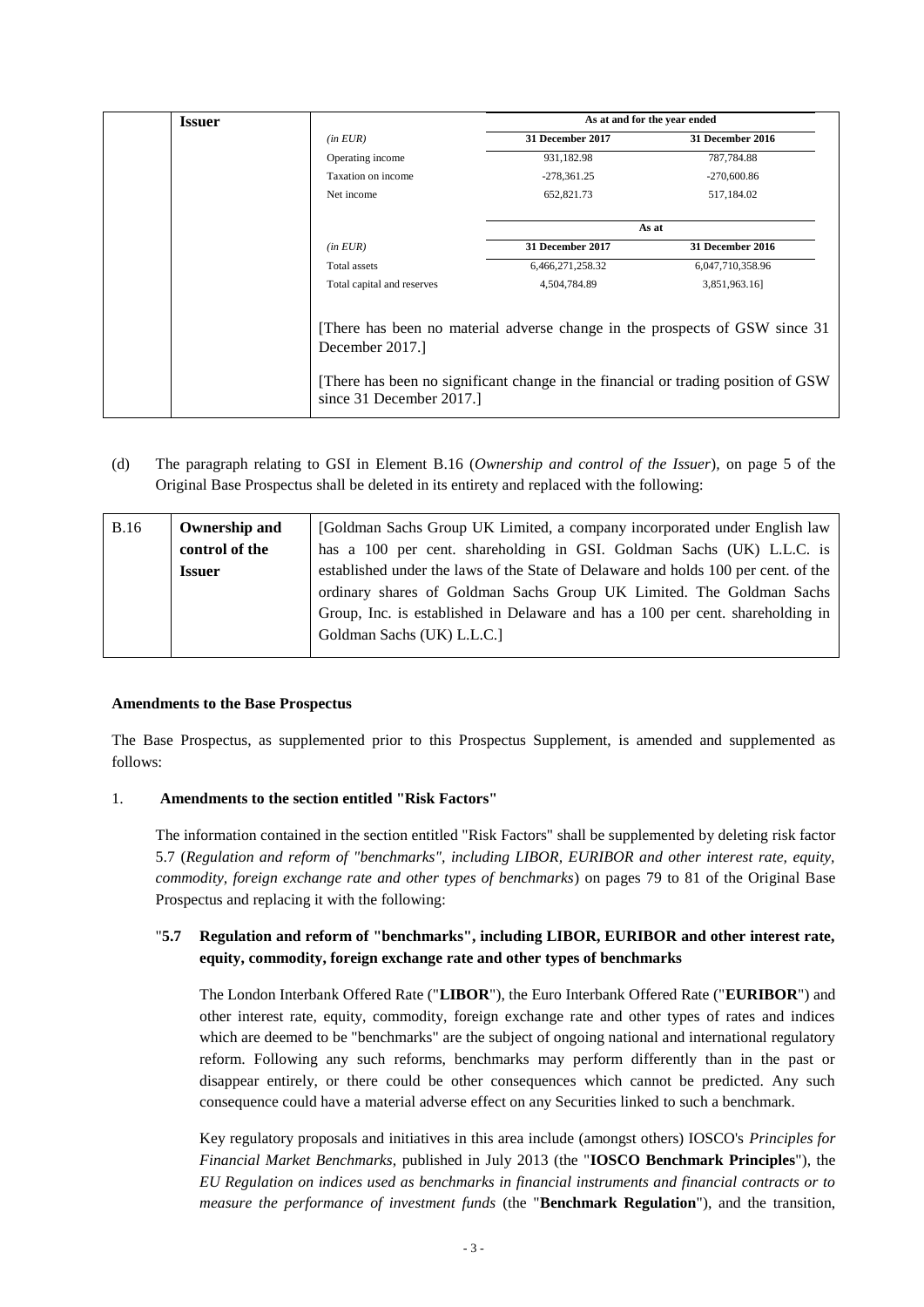proposed by the UK's Financial Conduct Authority (the "**FCA**"), away from LIBOR to one or more alternative benchmarks.

The IOSCO Benchmark Principles aim to create an overarching framework of principles for benchmarks to be used in financial markets, specifically covering governance and accountability as well as the quality and transparency of benchmark design and methodologies. Subsequent implementation reviews have found that widespread efforts are being made to implement the IOSCO Benchmark Principles by the majority of administrators surveyed. However, the reviews also note that, as the "benchmarks industry" is in a state of flux, IOSCO may need to take further steps in the future - although it is not yet clear what these steps might be.

The Benchmark Regulation entered into force in June 2016 and became fully applicable in the EU on 1 January 2018 (save that certain provisions, including those related to "critical benchmarks", took effect as at 30 June 2016), subject to certain transitional provisions. The Benchmark Regulation applies to "contributors" to, "administrators" of, and "users" of benchmarks in the EU. Among other things, it (a) requires EU benchmark administrators to be authorised or registered and to comply with requirements relating to the administration of benchmarks, (b) prohibits the use in the EU of benchmarks provided by EU administrators which are not authorised or registered in accordance with the Benchmark Regulation, and (c) prohibits the use in the EU of benchmarks provided by non-EU administrators which are not (i) authorised or registered and subject to supervision in a jurisdiction in respect of which an "equivalence" decision has been adopted in accordance with the Benchmark Regulation, or (ii) where such equivalence decision is pending, "recognised" by the competent authorities of the applicable EU member state(s). An exception to this is that a benchmark provided by a non-EU administrator can itself be endorsed for use in the EU by an EU authorised or registered administrator or an EU-based supervised entity, following authorisation of the endorsement by the relevant competent authority.

The scope of the Benchmark Regulation is wide and, in addition to so-called "critical benchmark" indices such as EURIBOR, it applies to many other interest rate indices, as well as equity, commodity and foreign exchange rate indices and other indices. This will include "proprietary" indices or strategies where these are used to (i) determine the amount payable under, or the value of, certain financial instruments (including securities and over-the-counter (OTC) derivatives listed on an EU regulated market, EU multilateral trading facility (MTF), EU organised trading facility (OTF) or traded via a systematic internaliser), (ii) determine the amount payable under certain financial contracts, or (iii) measure the performance of an investment fund. The requirements of the Benchmark Regulation vary depending on the category of benchmark in question. In particular, a lighter touch regime applies to benchmarks which are not interest rate or commodity benchmarks where the total average value of financial instruments, financial contracts or investment funds referencing the benchmark over a period of six months is less than €50bn (subject to further conditions).

The Benchmark Regulation could have a material impact on Securities linked to a benchmark rate or index. For example:

- a rate or index which is a benchmark could be prohibited from being used in the EU if (subject to applicable transitional provisions) its administrator is (i) based in the EU and does not obtain authorisation or registration, or (ii) based in a non-EU jurisdiction which does not satisfy the "equivalence" conditions and is not "recognised" pending an equivalence decision. In such event, depending on the particular benchmark and the applicable terms of the Securities, the Securities could be de-listed, adjusted, redeemed prior to maturity or otherwise impacted; and
- the methodology or other terms of the benchmark could be changed in order to comply with the terms of the Benchmark Regulation, and such changes could reduce or increase the rate or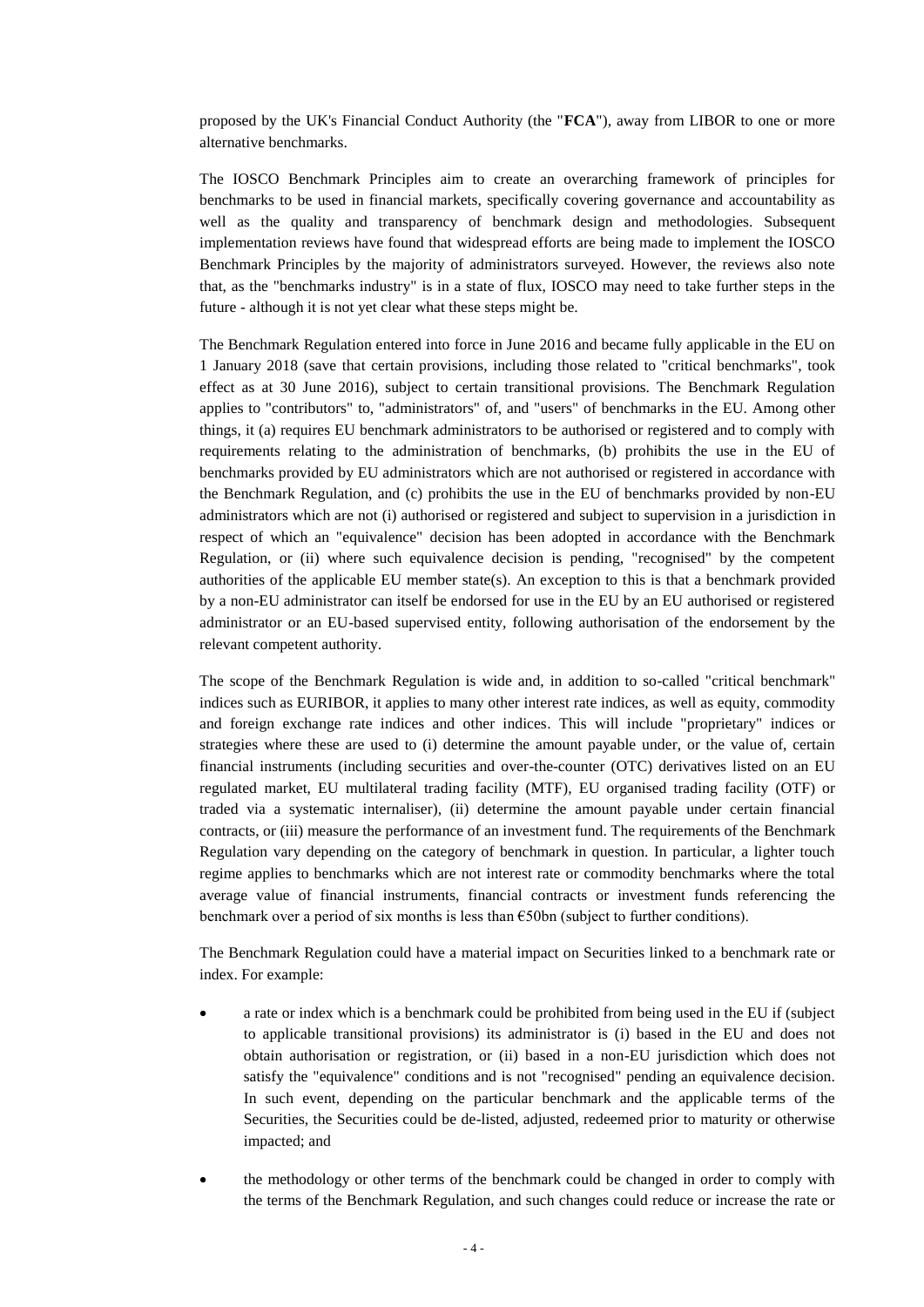level or affect the volatility of the published rate or level, and could lead to adjustments to the terms of the Securities, including the Calculation Agent determination of the rate or level in its discretion.

In a speech in July 2017, the Chief Executive of the FCA announced that by the end of 2021 the FCA would no longer seek to persuade LIBOR panel banks to continue to submit rates to the LIBOR administrator, and that the market should begin planning a transition to alternative reference rates that are based on actual transactions (such as SONIA (the Sterling Over Night Index Average)). Therefore, it is possible that LIBOR may be discontinued thereafter, or that it may be administered and compiled in a different manner than at present. To the extent that the value of the Securities is affected by changes to LIBOR, any of these factors may adversely affect the value of the Securities and the current trading market for LIBOR-based securities. If the terms and conditions of your Securities provide that "Substitute or Successor Rate of Interest" is applicable and the Calculation Agent determines that a relevant reference rate (such as LIBOR) has been discontinued or has otherwise ceased to exist, the Calculation Agent shall select a substitute or successor rate of interest that the Calculation Agent determines is most comparable to the reference rate to replace the reference rate (provided that if the Calculation Agent determines that there is an industry-accepted substitute or successor rate of interest, then the Calculation Agent shall select such substitute or successor rate of interest), with such adjustments as the Calculation Agent determines to be appropriate.

Ongoing international and/or national reform initiatives and the increased regulatory scrutiny of benchmarks generally could increase the costs and risks of administering or otherwise participating in the setting of a benchmark and complying with any applicable regulations or requirements. Such factors may discourage market participants from continuing to administer or contribute to benchmarks, trigger changes in the rules or methodologies used in respect of benchmarks, and/or lead to the disappearance of benchmarks, including LIBOR. This could result in (i) adjustments to the terms and conditions and/or early redemption provisions and/or provisions relating to discretionary valuation by the Calculation Agent, (ii) delisting, and/or (iii) other consequences for Securities linked to any such benchmarks. Any such consequence could have a material adverse effect on the value of and return on any such Securities."

# 2. **Amendments to the section entitled "Documents Incorporated by Reference"**

The section entitled "Documents Incorporated by Reference" shall be supplemented by deleting the subsection entitled "Goldman Sachs & Co Wertpapier GmbH" on pages 109 to 110 of the Original Base Prospectus and replacing it with the following:

# "2. **Goldman Sachs & Co Wertpapier GmbH**

The following documents, which have previously been published and have been filed with the CSSF, shall be deemed to be incorporated in, and to form part of, this Base Prospectus:

- (a) The German language version of the (i) Financial Statements for the period ending 31 December 2017 and the Management Report for the Financial Year 2017 and (ii) Auditors' Report thereon (together with, in each case, an unofficial English translation thereof, for which GSW accepts responsibility) ("**GSW's 2017 Financial Statements**").
- (b) The German language version of the unaudited half yearly financial statements and interim management report for the period ended 30 June 2017 (together with, an unofficial English translation thereof, for which GSW accepts responsibility) ("**GSW's 2017 Interim Financial Statements**").
- (c) The German language version of the (i) Financial Statements for the period ending 31 December 2016 and the Management Report for the Financial Year 2016 and (ii) Auditors' Report thereon (together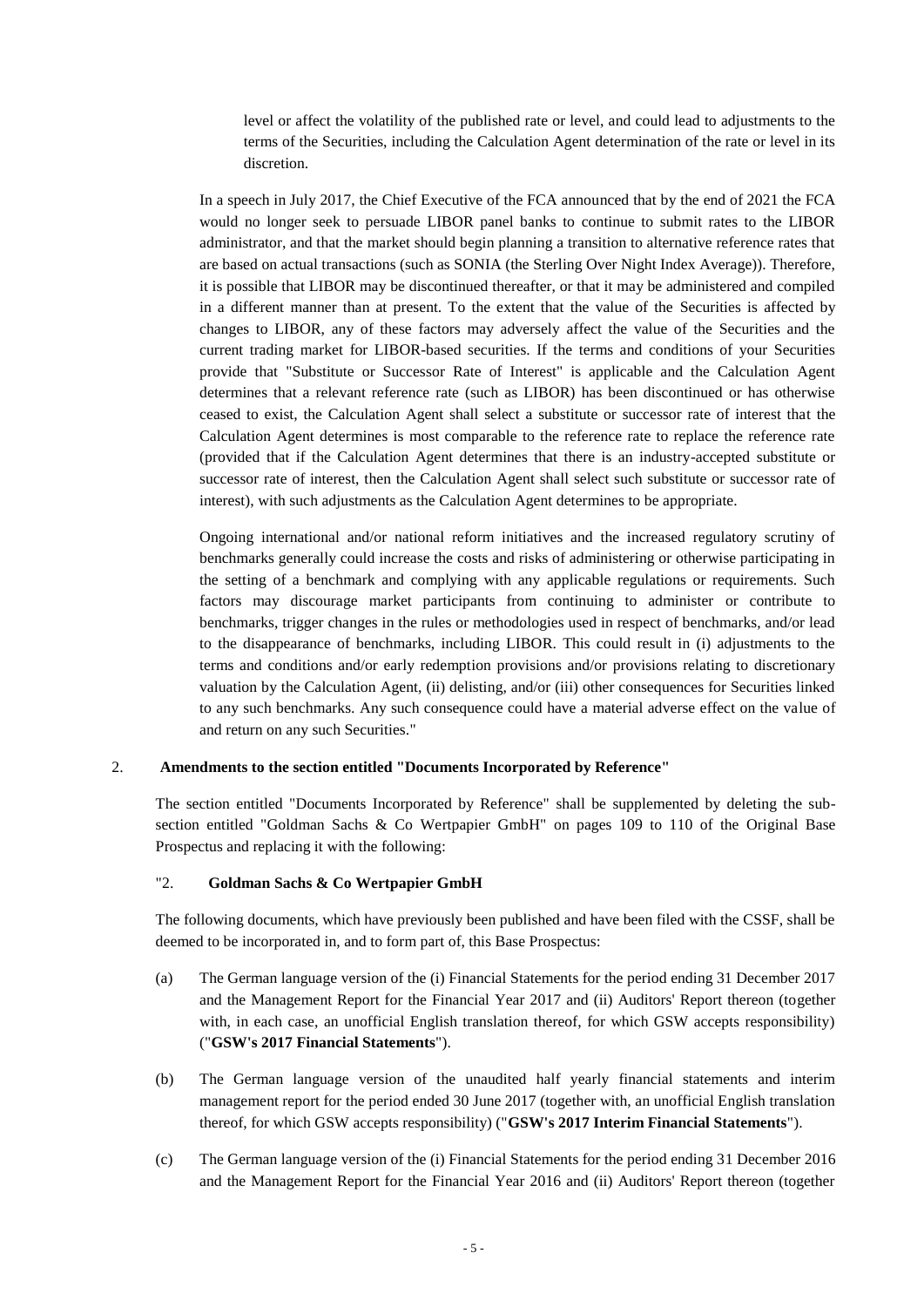with, in each case, an unofficial English translation thereof, for which GSW accepts responsibility) ("**GSW's 2016 Financial Statements**").

(d) The German language version of the (i) Financial Statements for the business year from 1 January 2015 to 31 December 2015 and (ii) Auditors' Report thereon (together with, in each case, an unofficial English translation thereof, for which GSW accepts responsibility) ("**GSW's 2015 Financial Statements"**).

## **Cross Reference List**

| <b>GSW Information in the Financial Statements</b> | GSW's 2017 Financial<br>Statements* | GSW's 2016 Financial<br>Statements* |
|----------------------------------------------------|-------------------------------------|-------------------------------------|
| <b>Balance Sheet</b>                               | p.11                                | p.11                                |
| Profit and Loss Account/Income Statement           | p.13                                | p.13                                |
| <b>Cash Flow Statement</b>                         | p.25                                | p.25                                |
| Notes to the Financial Statements                  | pp.15-21                            | $pp.15-21$                          |
| Independent Auditors' Report                       | pp.27-29                            | pp.27-29                            |
| <b>Statement of Changes in Equity</b>              | p.23                                | p.23                                |

The page numbers referenced above in relation to GSW's 2017 Financial Statements and GSW's 2016 Financial Statements relate to the order in which the pages appear in the PDF version of such document.

Only the German language versions of GSW's 2017 Financial Statements and GSW's 2016 Financial Statements relating to GSW are legally binding. The page references above refer to the English language versions of GSW's 2017 Financial Statements and GSW's 2016 Financial Statements.

Any information included in the documents incorporated by reference that is not included in the crossreference list is considered to be additional information and is not required by the relevant schedules of the Prospectus Regulation."

### 3. **Amendments to the section entitled "General Terms and Conditions of the Instruments"**

The information in the section entitled "General Terms and Conditions of the Instruments" shall be supplemented by deleting Condition 12(h) (*Substitute or Successor Rate of Interest*) on page 172 of the Original Base Prospectus and replacing it with the following:

"(h) *Substitute or Successor Rate of Interest*: If the relevant Final Terms specify "**Substitute or Successor Rate of Interest**" to be applicable, and the Calculation Agent determines that an Original Primary Rate has been discontinued or has otherwise ceased to exist, the Calculation Agent shall, in its sole and absolute discretion, select a substitute or successor rate of interest that the Calculation Agent determines is most comparable to the Original Primary Rate to replace the Original Primary Rate (provided that if the Calculation Agent determines that there is an industry-accepted substitute or successor rate of interest, then the Calculation Agent shall select such substitute or successor rate of interest), and shall replace the Original Primary Rate by such substitute or successor rate of interest with effect from such date as determined by the Calculation Agent, and such substitute or successor rate of interest will be deemed to be the Original Primary Rate with effect from such date. The Calculation Agent may make such adjustments that it determines to be appropriate, if any, to any one or more of the terms of the Instruments, including without limitation, any variable or term relevant to the settlement or payment under the Instruments, as the Calculation Agent determines appropriate to account for such replacement and make such substitute or successor rate of interest comparable to the Original Primary Rate, in a manner that is consistent with industry-accepted practices for such substitute or successor rate of interest."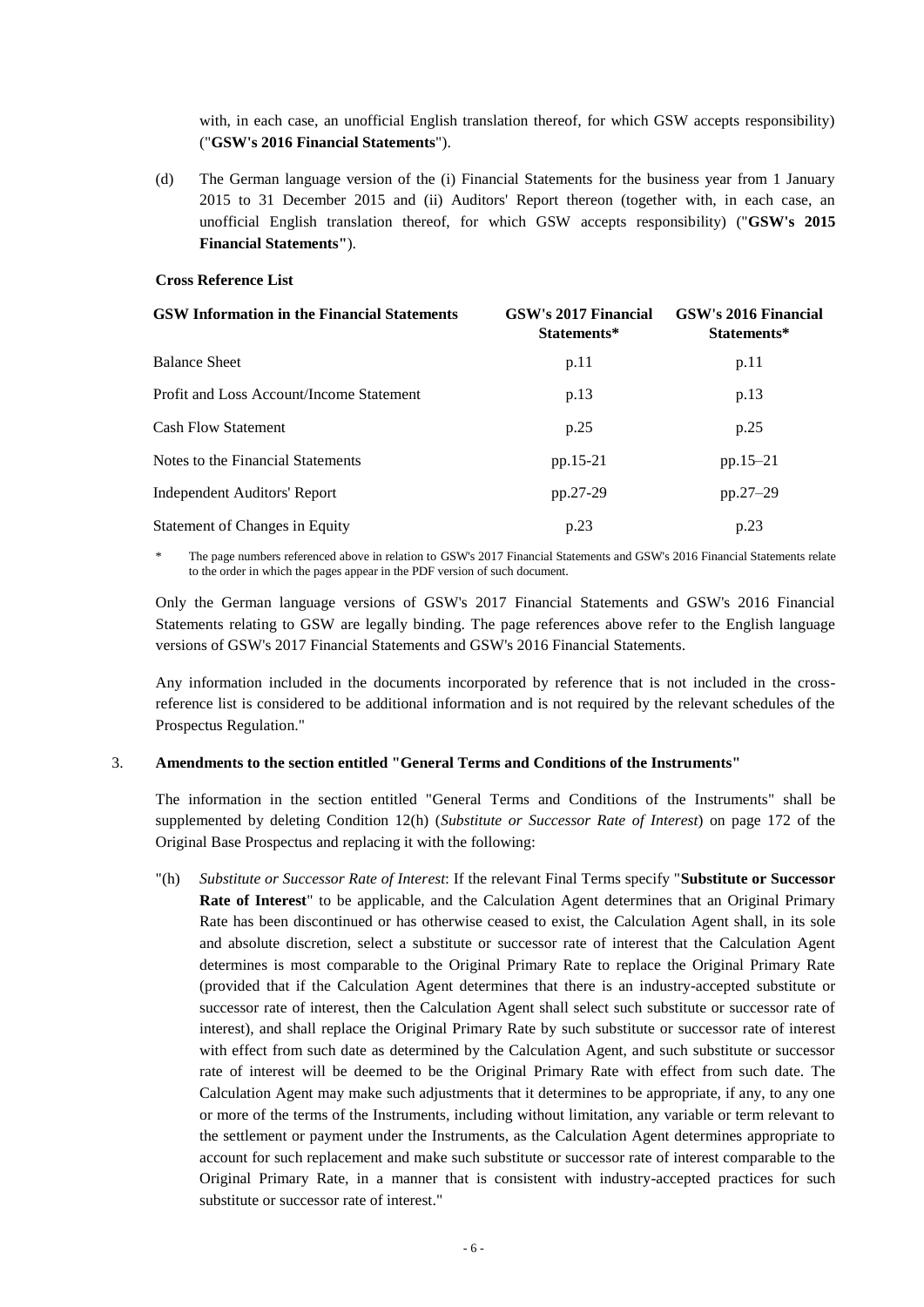# 4. **Amendments to the section entitled "General Terms and Conditions of the Notes"**

The information in the section entitled "General Terms and Conditions of the Instruments" shall be supplemented by deleting Condition 8(h) (*Substitute or Successor Rate of Interest*) on pages 214 to 215 of the Original Base Prospectus and replacing it with the following:

"(h) *Substitute or Successor Rate of Interest*: If the relevant Final Terms specify "**Substitute or Successor Rate of Interest**" to be applicable, and the Calculation Agent determines that an Original Primary Rate has been discontinued or has otherwise ceased to exist, the Calculation Agent shall, in its discretion, acting in good faith and in a commercially reasonable manner, according to generally accepted methodologies, select a substitute or successor rate of interest that the Calculation Agent determines is comparable to the Original Primary Rate to replace the Original Primary Rate (provided that if the Calculation Agent determines that there is an industry-accepted substitute or successor rate of interest, then the Calculation Agent shall select such substitute or successor rate of interest), and shall replace the Original Primary Rate by such substitute or successor rate of interest with effect from such date as determined by the Calculation Agent, and such substitute or successor rate of interest will be deemed to be the Original Primary Rate with effect from such date. The Calculation Agent may make such adjustments that it determines to be appropriate, if any, to any one or more of the terms of the Notes, including without limitation, any variable or term relevant to the settlement or payment under the Notes, as the Calculation Agent determines appropriate to account for such replacement and make such substitute or successor rate of interest comparable to the Original Primary Rate, in a manner that is consistent with industry-accepted practices for such substitute or successor rate of interest."

## 5. **Amendments to the section entitled "Goldman Sachs International"**

The information in the section entitled "Goldman Sachs International" on pages 631 to 634 of the Original Base Prospectus shall be supplemented by:

(a) deleting the third paragraph in the sub-section entitled "General Information on Goldman Sachs International" on page 631 of the Original Base Prospectus and replacing it with the following:

"Goldman Sachs Group UK Limited, a company incorporated under English law has a 100 per cent. shareholding in GSI. Goldman Sachs (UK) L.L.C. is established under the laws of the State of Delaware and holds 100 per cent. of the ordinary shares of Goldman Sachs Group UK Limited. The Goldman Sachs Group, Inc. is established in Delaware and has a 100 per cent. shareholding in Goldman Sachs (UK) L.L.C.";

(b) deleting the sixth paragraph "The objects and purposes of GSI are provided for in paragraph 3 of the Memorandum of Association of GSI" in the sub-section entitled "General Information on Goldman Sachs International" on page 631 of the Original Base Prospectus and replacing it with the following:

"The objects and purposes of GSI are set out in Article 2 (*Objects*) of the Articles of Association of GSI.";

(c) deleting the first paragraph in the sub-section entitled "Capitalisation" on page 631 of the Original Base Prospectus and replacing it with the following:

"As at 30 September 2017, GSI had 581,964,161 issued ordinary shares of U.S.\$ 1.00 each. The issue of additional shares by GSI shall be at the discretion of the Directors of GSI in accordance with Article 1.6 of the Articles of Association of GSI. All of the issued shares are fully paid and are owned by Goldman Sachs Group UK Limited.";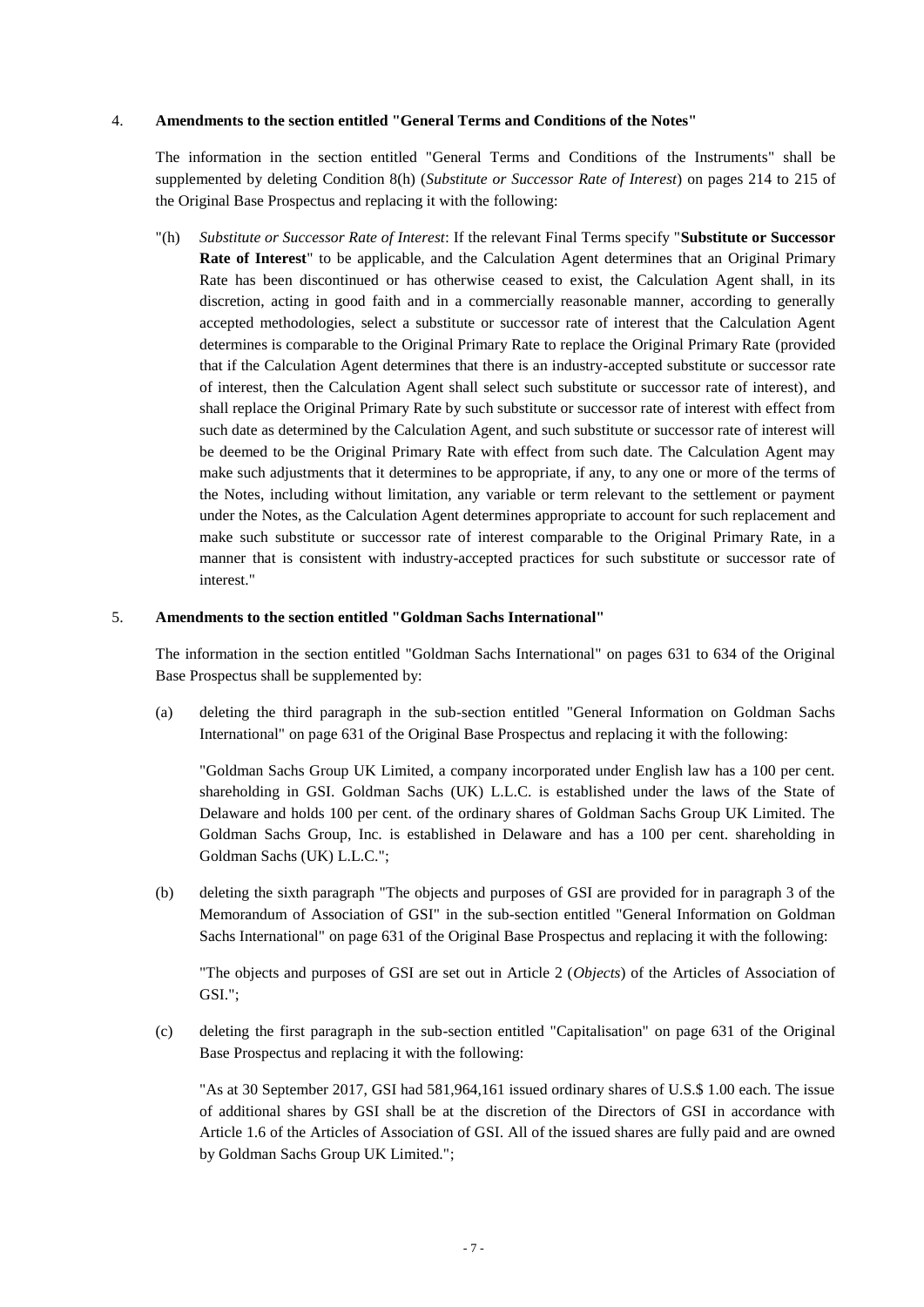(d) deleting the sub-section entitled "Management of GSI" on page 632 of the Original Base Prospectus and replacing it with the following:

### "**Management of GSI**

The directors of GSI, their positions within GSI and business addresses are as follows:

| <b>Name</b>              | <b>Position</b>           | <b>Business Address</b> |
|--------------------------|---------------------------|-------------------------|
| Jose M. D. Barroso       | Chairman & Non-Executive  | Peterborough Court      |
|                          | Director                  | 133 Fleet Street        |
|                          |                           | London EC4A 2BB         |
| Isabelle Ealet           | <b>Executive Director</b> | Peterborough Court      |
|                          |                           | 133 Fleet Street        |
|                          |                           | London EC4A 2BB         |
| Richard J. Gnodde        | CEO & Executive Director  | Peterborough Court      |
|                          |                           | 133 Fleet Street        |
|                          |                           | London EC4A 2BB         |
| Lord Anthony S. Grabiner | Non-Executive Director    | Peterborough Court      |
|                          |                           | 133 Fleet Street        |
|                          |                           | London EC4A 2BB         |
| Nigel Harman             | Non-Executive Director    | Peterborough Court      |
|                          |                           | 133 Fleet Street        |
|                          |                           | London EC4A 2BB         |
| Susan S. Kilsby          | Non-Executive Director    | Peterborough Court      |
|                          |                           | 133 Fleet Street        |
|                          |                           | London EC4A 2BB         |
| Dermot W. McDonogh       | <b>Executive Director</b> | Peterborough Court      |
|                          |                           | 133 Fleet Street        |
|                          |                           | London EC4A 2BB         |
| Marius O. Winkelman      | Non-Executive Director    | Peterborough Court      |
|                          |                           | 133 Fleet Street        |
|                          |                           | London EC4A 2BB         |

The Directors of GSI do not hold any direct, indirect, beneficial or economic interest in any of the shares of GSI.

The Board of Directors has authorised individual Managing Directors of GSI to approve any and all documents on its behalf.

There are no potential conflicts of interest between any duties owed by the Board of Directors to GSI and their private interests and/or other duties."; and

(e) deleting the list of members of the Audit Committee set out in the sub-section entitled "GSI Board Audit Committee" on page 633 of the Original Base Prospectus and replacing it with the following:

| "David T. M. Wilson      | Counsel and Secretary (non-voting) |
|--------------------------|------------------------------------|
| Lord Anthony S. Grabiner | Member                             |
| Nigel Harman             | Chairman and Member                |
| Susan S. Kilsby          | Member"                            |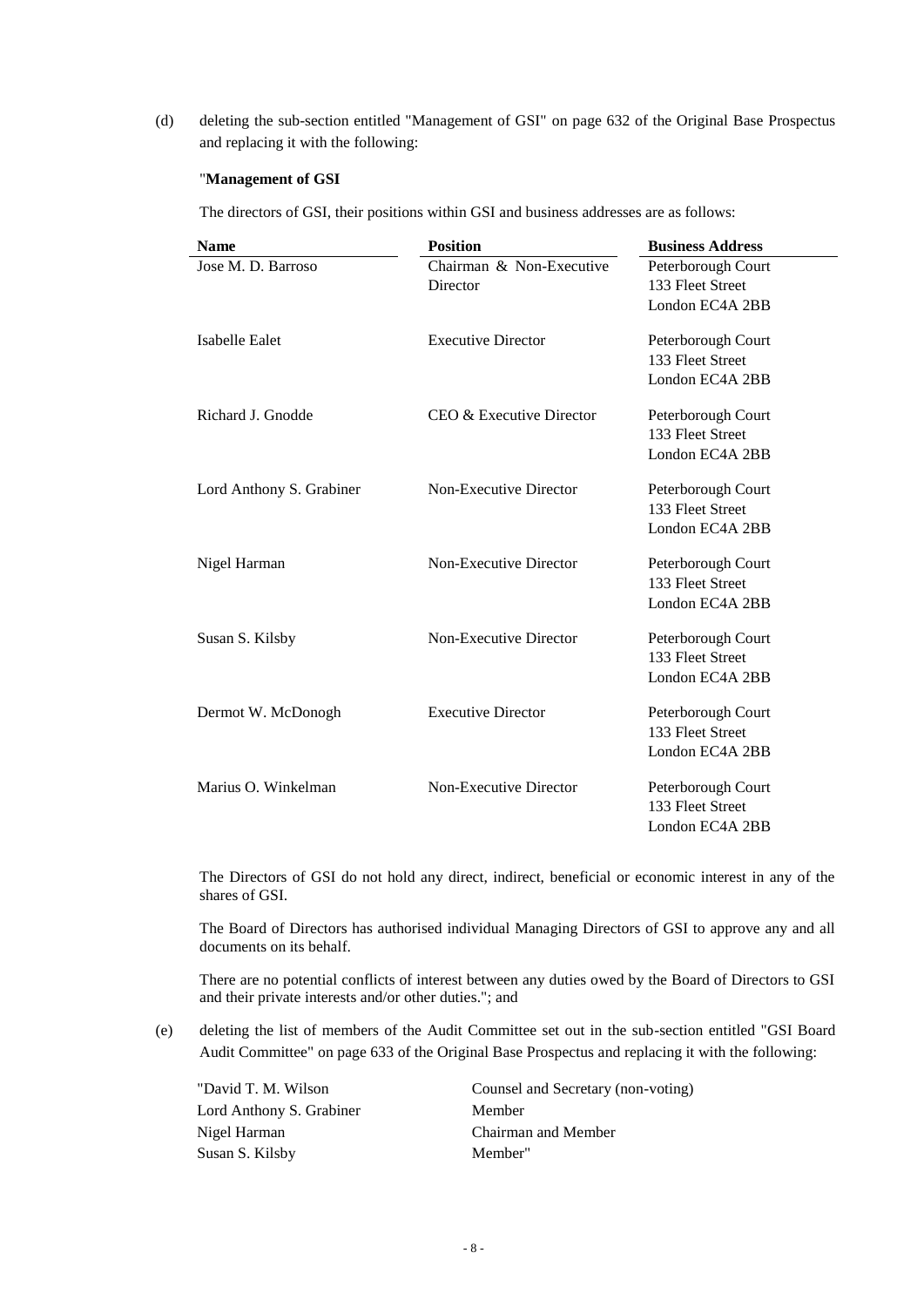## 6. **Amendments to the section entitled "Goldman Sachs & Co Wertpapier GmbH"**

The information in the section entitled "Goldman Sachs & Co Wertpapier GmbH" in the Original Base Prospectus shall be supplemented by:

(a) deleting the sub-section entitled "GSW Overview" on page 635 of the Original Base Prospectus and replacing it with the following:

### "**GSW Overview**

GSW was established for the purpose of issuing securities, in particular warrants. Apart from warrants, GSW also issues certificates and structured bonds. The securities issued by GSW are sold to GSI. For issuances in Germany, Goldman Sachs AG, Frankfurt am Main acts as the issuing and paying agent and undertakes the processing of all products issued by GSW and deposited with Clearstream Banking Frankfurt. For products deposited with other clearing systems, GSI undertakes these tasks. For issuances in the Netherlands, Goldman Sachs AG, Frankfurt am Main assumes only the function of the issuing agent.

The purpose of GSW is to issue fungible securities and to carry out financial transactions and auxiliary transactions for financial transactions. GSW is neither engaged in banking transactions within the meaning of Section 1 of the German Banking Act (*Kreditwesengesetz*) nor in business operations within the meaning of Section 34c German Industrial Code (*Gewerbeordnung*).

GSW arranges contrary hedging transactions with affiliated companies to hedge against any market price risks. This places GSW in the position to meet its obligations in accordance with the securities issued.

GSW primarily operates in Germany and in the Netherlands and, to a lesser extent, also in other European countries including Austria, Switzerland, Luxembourg and the United Kingdom.";

(b) deleting the sub-section entitled "Organisation Structure" on pages 635 to 636 of the Original Base Prospectus and replacing it with the following:

### "**Organisational Structure**

GSW is a wholly-owned subsidiary of The Goldman Sachs Group, Inc. ("**GSG**"). GSG, together with its affiliated companies, is a leading international investment bank. Through its offices in the USA and the leading financial centres of the world, GSG is active in the financial services industry, divided into the segments (i) Investment Banking which includes advice with respect to mergers and acquisitions, divestitures, restructurings and spin-offs as well as public offerings and private placements of a wide range of securities and other financial instruments, (ii) Institutional Client Services which includes client execution activities related to making markets in credit products, interest rate products, mortgages, currencies, commodities and shares, (iii) Investing and Lending which includes investments (directly and indirectly through funds) and loans in various asset classes as well as investments by Goldman Sachs in consolidated investment entities and (iv) Investment Management.

The share capital of GSW amounts to EUR 51,129.19 and has been paid in full. All shares are held by GSG.";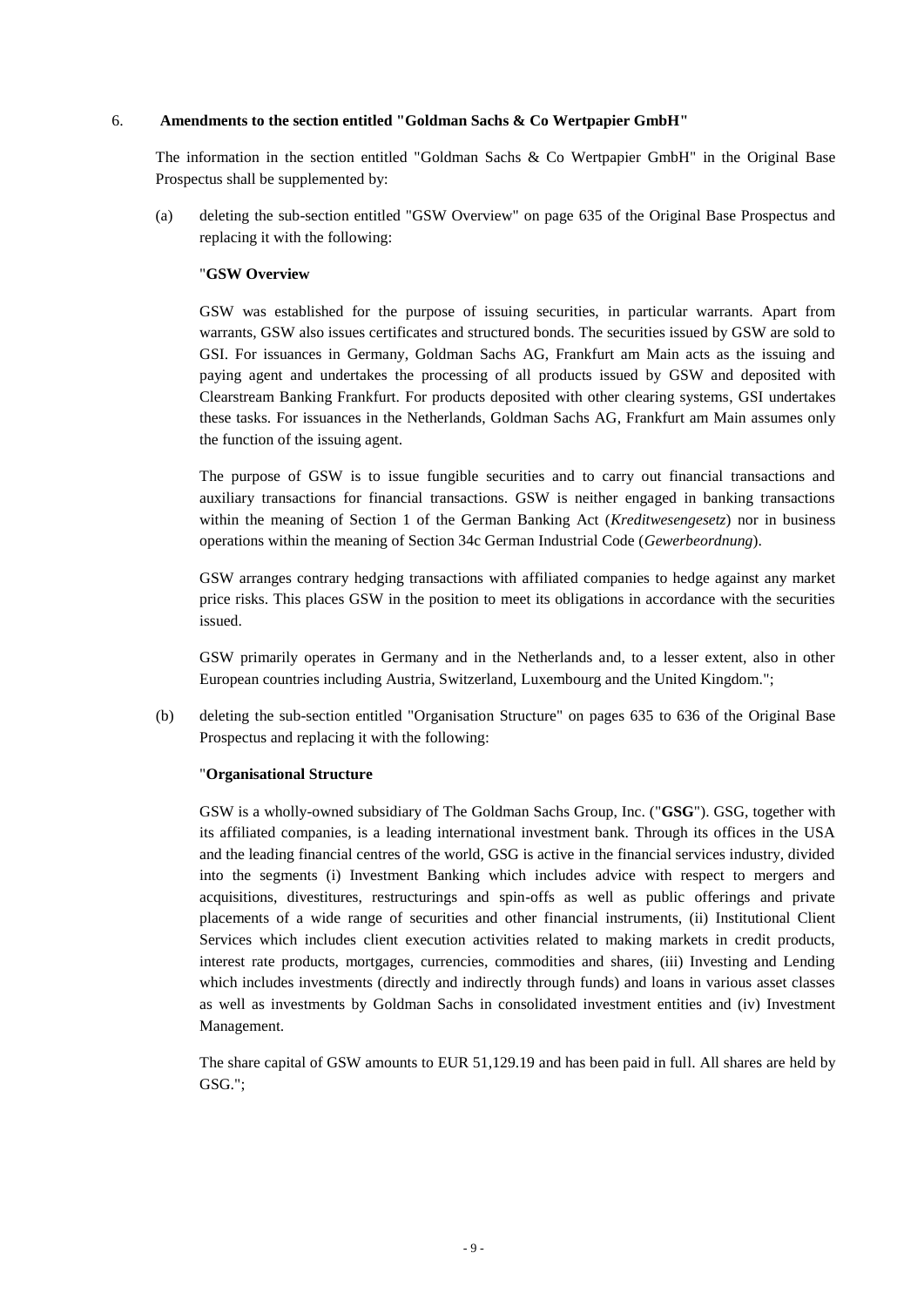(c) inserting a new sub-section entitled "Trend Information" immediately after the sub-section "Organisational Structure" on page 636 of the Original Base Prospectus as follows:

### "**Trend Information**

GSW's objective in 2018 is a renewed increase in issuance activity. It is assumed that interest in leveraged products, especially warrants and turbos, as well as structured products will increase. It is planned to extend the offer of leveraged products and structured products, especially warrants, discount certificates and factor certificates. Furthermore, it is expected that in a volatile market there will be a multitude of follow-up issuances in the area of turbo warrants, mini futures and bonus certificates due to the fact that the barrier has been breached. In addition, it is planned to offer further types of leveraged products for the financial year. Also, further enhancements to the issuance process allow the issuance of new structured products to be almost fully automated. Issuance activity in the Netherlands is expected to remain at the current level as the securities issued into the Dutch market do not have a fixed maturity date and since a need for follow-up issuances in the field of low leverages is not expected. GSW is part of the firmwide considerations on the UK-Brexit, in particular focusing on potential impacts on GSW's business model.";

(d) deleting the sub-section entitled "Management" on page 636 of the Original Base Prospectus and replacing it with the following:

#### "**Management**

The managing directors (*Geschäftsführer*) of GSW are Michael Schmitz and Dr. Jörg Kukies.

Michael Schmitz is Managing Director at GSI, Frankfurt branch (*Zweigniederlassung Frankfurt*). Dr. Jörg Kukies is Managing Director at GSI, Frankfurt branch (*Zweigniederlassung Frankfurt*).

GSW may be represented by a managing director jointly with another managing director or jointly with a holder of general commercial power of representation (*Prokurist*) or jointly by two holders of general commercial power of representation (*Prokuristen*). The managing directors are exempt from the restrictions of Section 181 of the German Civil Code (*Bürgerliches Gesetzbuch*) and can be reached via the business address of GSW at MesseTurm, Friedrich-Ebert-Anlage 49, 60308 Frankfurt am Main, Germany, telephone +49 69 7532 1111.

There are no potential conflicts of interest between the obligations of the managing directors with regard to GSW and their private interests and other obligations.

GSW has neither an advisory board nor a supervisory board.

GSW has an audit committee (*Prüfungsausschuss*) in accordance with section 324 of the German Commercial Code (*Handelsgesetzbuch*). The members of the audit committee (*Prüfungsausschuss*) are Dr. Matthias Bock, Michael Bartsch and Pierre Kieffer. The main tasks of the audit committee (*Prüfungsausschuss*) are the supervision of the legality and usefulness of the accounting and the accounting processes as well as the effectiveness of the internal control system and the risk management system. It also supervises the effectiveness of the internal audit department.

The German Corporate Governance Code is not applicable to GSW. The Corporate Governance Code is not mandatory for companies which are not listed on stock exchanges. GSW does not apply the Corporate Governance Code on a voluntary basis."; and

(e) deleting the sub-section entitled "Selected Financial Information" on pages 636 to 637 of the Original Base Prospectus and replacing it with the following:

## "**Selected Financial Information**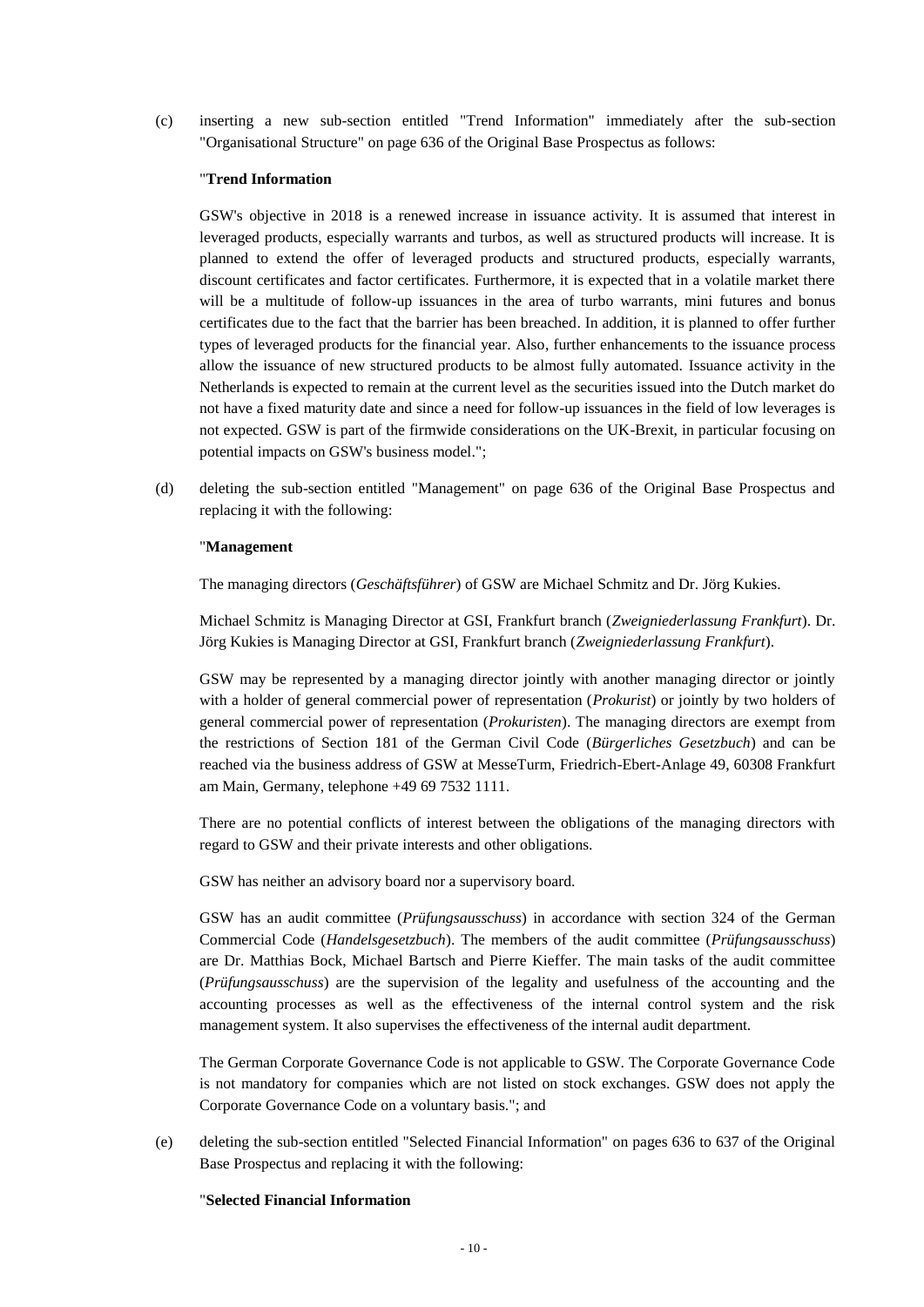The selected financial information set out below has been extracted from (as applicable) (i) GSW's 2017 Financial Statements, which have been audited by PricewaterhouseCoopers GmbH Wirtschaftsprüfungsgesellschaft ("**PwC GmbH**") and on which PwC GmbH issued an unqualified audit report, and (ii) GSW's 2016 Financial Statements, which have been audited by PwC GmbH and on which PwC GmbH issued an unqualified audit report.

GSW's 2016 Financial Statements and GSW's 2017 Financial Statements are incorporated by reference into this Base Prospectus. The financial information presented below should be read in conjunction with the financial statements included in such documents, the notes thereto and report thereon.

The following table shows selected key historical financial information in relation to GSW:

|                            | As at and for the year ended |                         |  |
|----------------------------|------------------------------|-------------------------|--|
| (in EUR)                   | 31 December 2017             | <b>31 December 2016</b> |  |
| Operating income           | 931,182.98                   | 787,784.88              |  |
| Taxation on income         | $-278,361.25$                | $-270,600.86$           |  |
| Net income                 | 652,821.73                   | 517,184.02              |  |
|                            | As at                        |                         |  |
| (in EUR)                   | 31 December 2017             | <b>31 December 2016</b> |  |
| Total assets               | 6,466,271,258.32             | 6,047,710,358.96        |  |
| Total capital and reserves | 4.504.784.89                 | 3,851,963.16"           |  |

# 7. **Amendments to the section entitled "General Information"**

The information in the section entitled "General Information" on pages 722 to 724 of the Original Base Prospectus shall be supplemented by:

(a) deleting the wording in sub-paragraph (b) under the heading "Goldman, Sachs & Co. Wertpapier GmbH" in sub-section 2 ("Financial Statements") on page 722 of the Original Base Prospectus and replacing it with the following:

"The annual financial statements of GSW for the periods ended 31 December 2017 and 31 December 2016 have been audited without qualification by PricewaterhouseCoopers GmbH Wirtschaftsprüfungsgesellschaft ("**PwC GmbH**"), of Friedrich-Ebert-Anlage 35 – 37, 60327 Frankfurt am Main in accordance with the laws of Germany. PwC GmbH is a member of the German Chamber of Public Accountants (*Wirtschaftsprüferkammer*), a public body (*Körperschaft des öffentlichen Rechts*), Rauchstraße 26, 10787 Berlin.";

(b) deleting the no significant change and no material adverse change statements relating to GSW in subsection 3 ("No significant change and no material adverse change") on page 722 of the Original Base Prospectus and replacing it with the following:

"There has been no significant change in the financial or trading position of GSW since 31 December 2017. There has been no material adverse change in the prospects of GSW since 31 December 2017."; and

(c) deleting sub-section 5 ("Availability of Documents") on pages 722 to 723 of the Original Base Prospectus and replacing it with the following:

# "**5. Availability of Documents**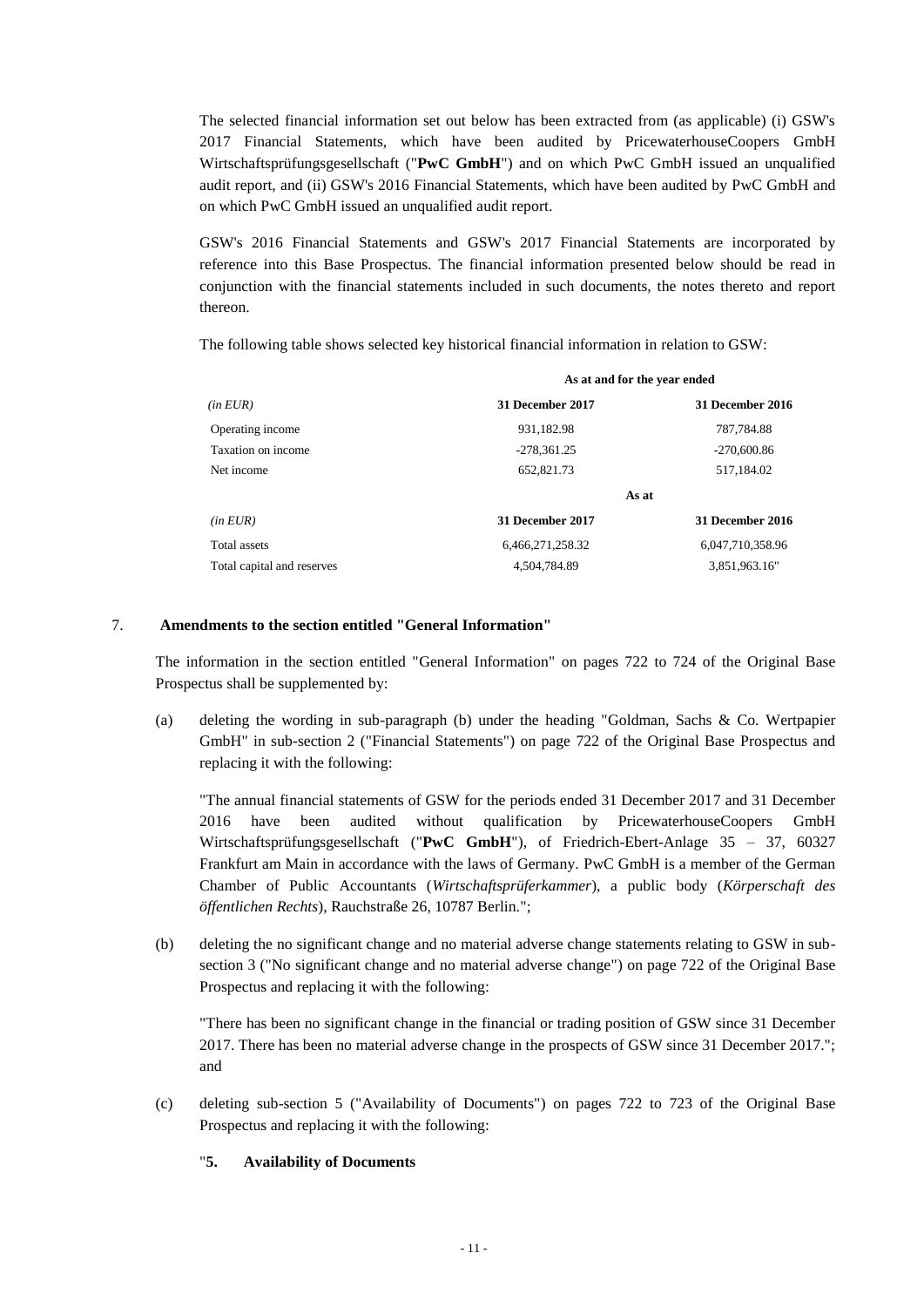For so long as any Securities shall be outstanding or may be issued under the Programme, copies of the following documents may be obtained free of charge upon request during normal business hours from the specified office of the Issuers and the office of the Paying Agent in Luxembourg and each of the Paying Agents:

- (a) the constitutional documents of GSI;
- (b) the constitutional documents of GSW;
- (c) GSI's Regulatory Ratios, 31 December 2017;
- (d) GSI's 2017 Third Quarter Financial Report;
- (e) GSI's 2016 Annual Report;
- (f) GSI's 2015 Annual Report;
- (g) GSW's 2017 Financial Statements;
- (h) GSW's 2017 Interim Financial Statements;
- (i) GSW's 2016 Financial Statements;
- (j) GSW's 2015 Financial Statements;
- (k) GSG's 28 December 2017 Form 8-K;
- (l) GSG's 12 September 2017 Form 8-K;
- (m) the Guarantees;
- (n) the Programme Agency Agreement;
- (o) the Deed of Covenant or Cayman Deed of Covenant, as applicable;
- (p) the Final Terms for each Tranche or Series of Securities that are listed on the Official List of the Luxembourg Stock Exchange or any other stock exchange;
- (q) a copy of the Base Prospectus;
- (r) a copy of any supplement to the Base Prospectus and Final Terms; and
- (s) all reports, letters and other documents, balance sheets, valuations and statements by any expert any part of which is extracted or referred to in this Base Prospectus."

## **Responsibility**

Each of GSI and GSW accepts responsibility for the information given in this Prospectus Supplement and confirms that, having taken all reasonable care to ensure that such is the case, the information contained in this Prospectus Supplement is, to the best of their knowledge, in accordance with the facts and does not omit anything likely to affect its import.

## **Interpretation**

To the extent that there is any inconsistency between (a) any statement in this Prospectus Supplement and (b) any other statement in or incorporated by reference into the Base Prospectus, the statements in (a) above will prevail.